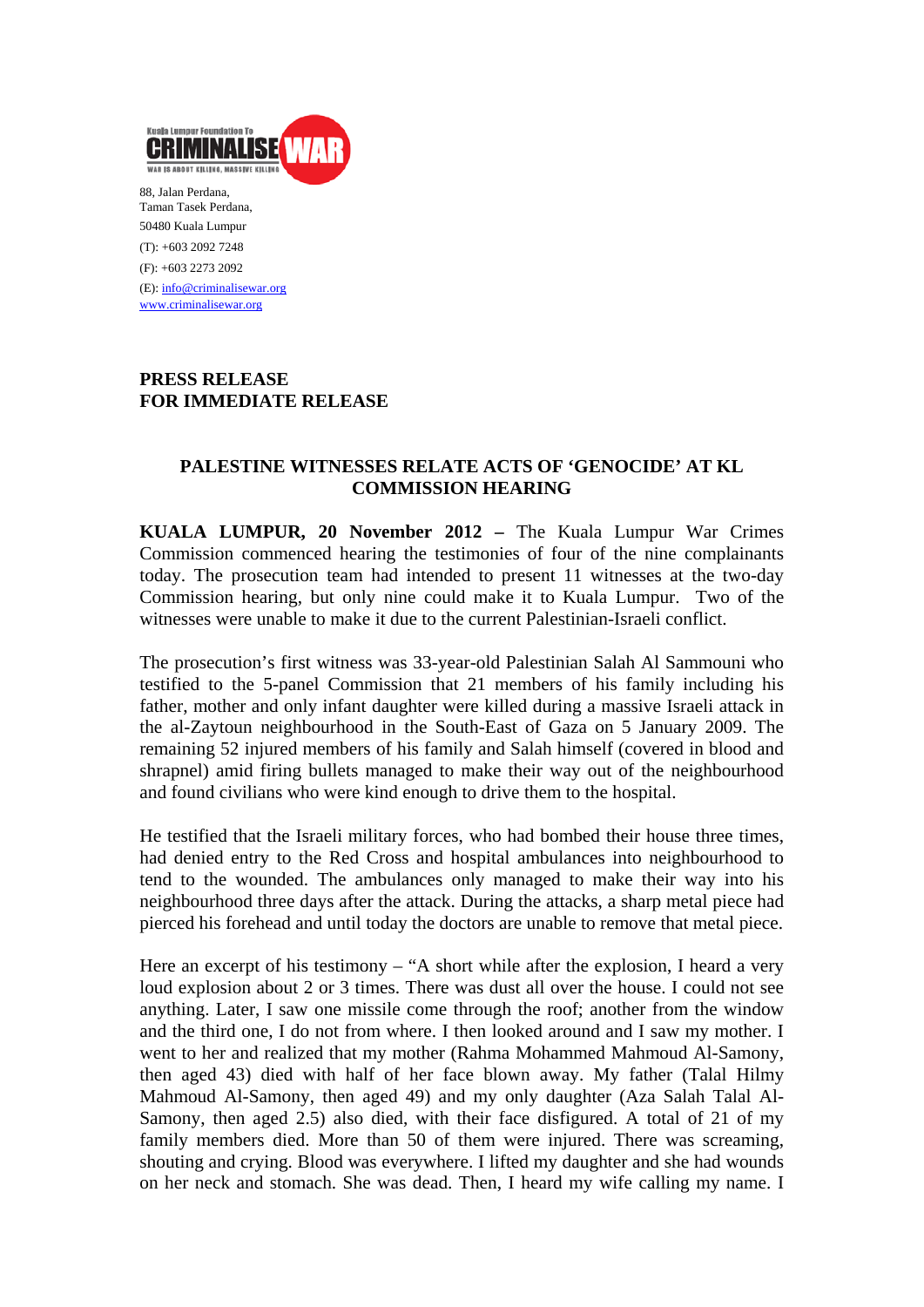went to her. There were a lot of dead bodies on top of her. Then, I slowly pulled her out. She was injured and she was covered in blood. Three of my sons were badly injured and the other one had difficulties in breathing even now."

Salah's 15-year-old cousin, Mahmoud Al Sammouni, one of the few survivors of the same attack on that fateful day, also gave his statement at the hearing. However, the young teen could only give part of his testimony to the panel as he had received word that more of his family members were killed in the current conflict in the last few days. He will continue to give his testimony on Wednesday.

Mahmoud who was only 12-years-old at the time of 2009 attacks, saw his father shot in cold blood by the Israeli soldiers. He told the panel that he and his friends were playing football and mud balls around a fruit tree when they saw F16 planes flying in the area and shooting bombs and missiles. He related that there were also many soldiers on the grounds shooting at the walls of homes. He also saw parachutists coming down and landing on the highest buildings in the area and anyone who went out of their homes were shot dead.

Displaying maturity beyond his young age, Mahmoud related the terrifying ordeal he and his family underwent during the January 2009 attacks. The soldiers while shooting randomly at the family shot his 4-year-old brother twice in the chest and once in the head and four of his other brothers in their legs and behind the ear.

He related that they walked barefooted to seek help at the Al Shifa Hospital. "We went to the main road. Along the way we saw a lot of blood on the street, spent bullet shells, shoes. Iron and metal pieces were all across the street so that no one could pass. The soldiers were shooting randomly and people were scared. As we walked along the road, we saw a tank at the side of the road. It was facing the other way. When the soldiers saw us, the tank was turned in our direction and they shot right above our heads."

The prosecution's third witness was 22-year-old Nabil Al-Issawi from Bethlehem, West Bank. The 22-year-old former student of the Ahliya University in Bethlehem was part of a peaceful student demonstration near the Azah Refugee Camp when he was shot in the stomach by an Israeli sniper with a *Dum Dum* bullet (a bullet which expand on impact). As he lay bleeding on the street, the Israeli soldiers refused to give him immediate aid instead took pictures of him and made fun of him.

The use of *Dum Dum* bullets during a military occupation is a war crime and Nabil confirmed that the usage of *Dum Dum* bullets were a norm in the Palestine- Isreali conflict.

He was informed by the doctors that the *Dum Dum* bullet once penetrated in his body had broken into 3 pieces going into 3 different directions: 2 went out of his body through the back and his rectum while the third stayed inside his bladder near the lower spine. He was hospitalised for almost 6 1/2 months and underwent four operations.

"As a result I missed my last semester in the school (namely, from January to Jun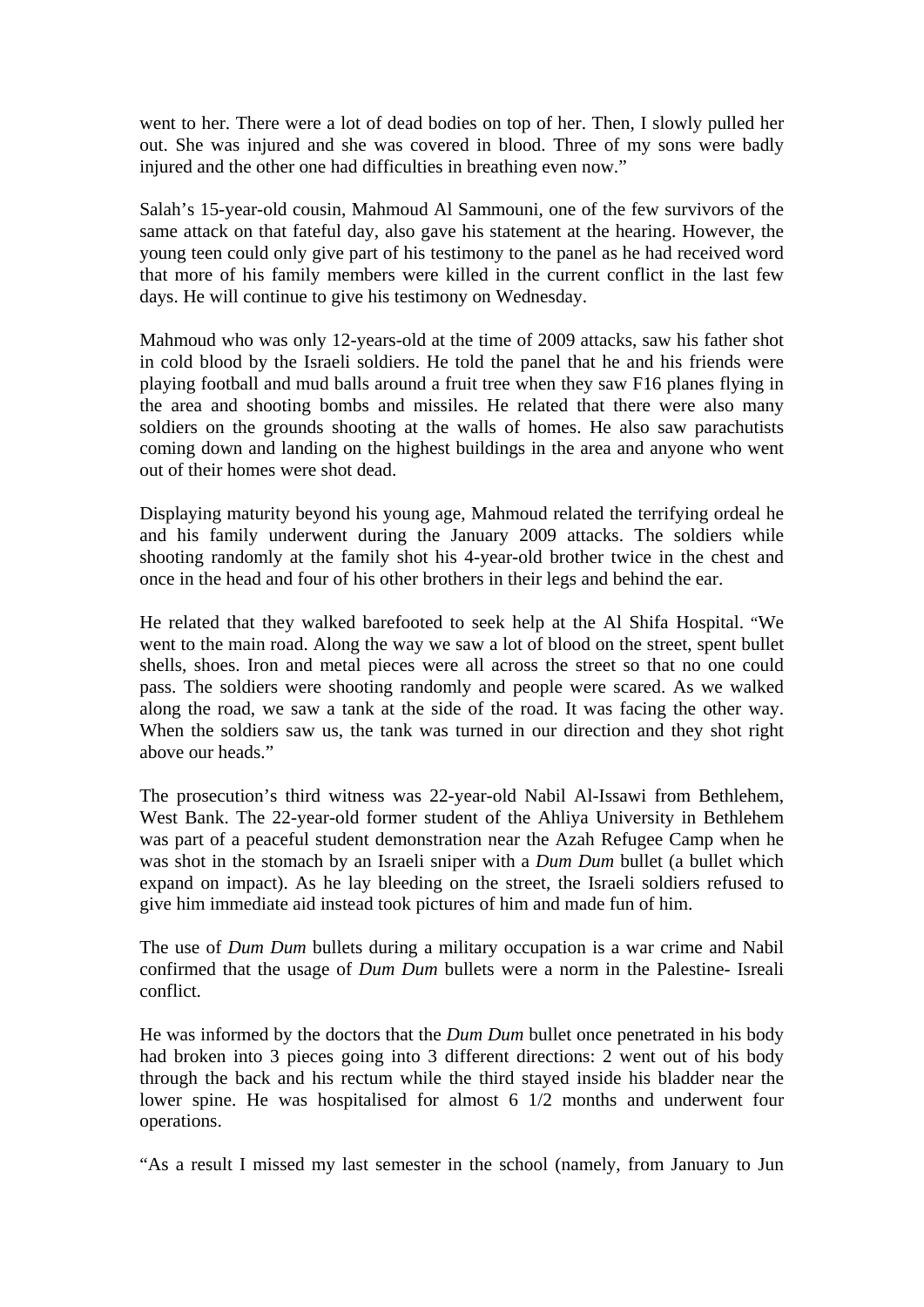2008). This affected my academic performance, and I scored poorly in the CGPA (Cumulative Grade Point Average). As a result, I was precluded from pursuing the university course of my choice, namely law," said Nabil who is currently pursing business studies.

"The course of my life has been altered dramatically. As of now, I have an abdominal scar for life and discomfort in sitting upright. I cannot swim competitively as I used to. Apart from this, my family members and I have been prohibited from going to Israel. Further, whenever I go through the Israeli military checkpoints, I am always harassed. I have been traumatised by the incident. Whenever I am about to go through numerous military checkpoints in West Bank, I am in the constant state of anxiety and fear," said Nabil who also informed the panel that he and his family is blacklisted from travelling to the nearby Jerusalem since he was shot.

He demands freedom in his country, stressing that it is the basic right of human beings not to be harassed by forces that have been placed there illegally.

The fourth witness who appeared before the Commission was 42-year-old Jawwad Musleh from Beit Sahour, near Bethlehem, West Bank. The tourism program coordinator gave testimony of the repeated incidents of incarceration that he had been subjected to since the age of 15 and gave the Commission a clearer picture of the socio-economic outlook of West Bank.

He testified that he was first arrested in 1985 when he was 15-years-old on the accusation that he was a member of the Palestine Front for the Liberation of Palestine (PFLP).

He said, "I was first taken a place called Elmaskobeya Prison in West Jerusalem for investigation. Later I was taken to Damoun prison located in Haifa and finally I was taken to Ramallah prison in the West Bank."

He told the panel that the Israeli forces had used different kinds of torture on him. He revealed that they especially used mental and psychological torture and wanted him to admit that he was a member of the PFLP. He was held prisoner for 20 months.

He revealed, "The main charge against me was that I was a member of the Palestine Front for the Liberation of Palestine (PFLP). They wanted me to admit that I was a member of the PFLP. They tried to make me believe that they knew everything about me. I refused to confess. Then they began to beat me all over using clubs, sticks, even their feet and hands. The worst part was when there was no interrogation. They put me in confinement with my hands tied behind my back and a hood over my head. The hood was extremely smelly. I could barely breathe. I could not move. My hands were cuffed behind either to a chair or a piece of iron welded to a wall. I had no opportunity to go to the bathroom or to eat. When I did ask for water or to go to the bathroom, the soldiers would blackmail me. They asked me to confess, and only then would they give me water or take me to the bathroom. They prevented me from sleeping or eating or drinking."

"In the end I did confess. I was just a kid. There was a court hearing and there was a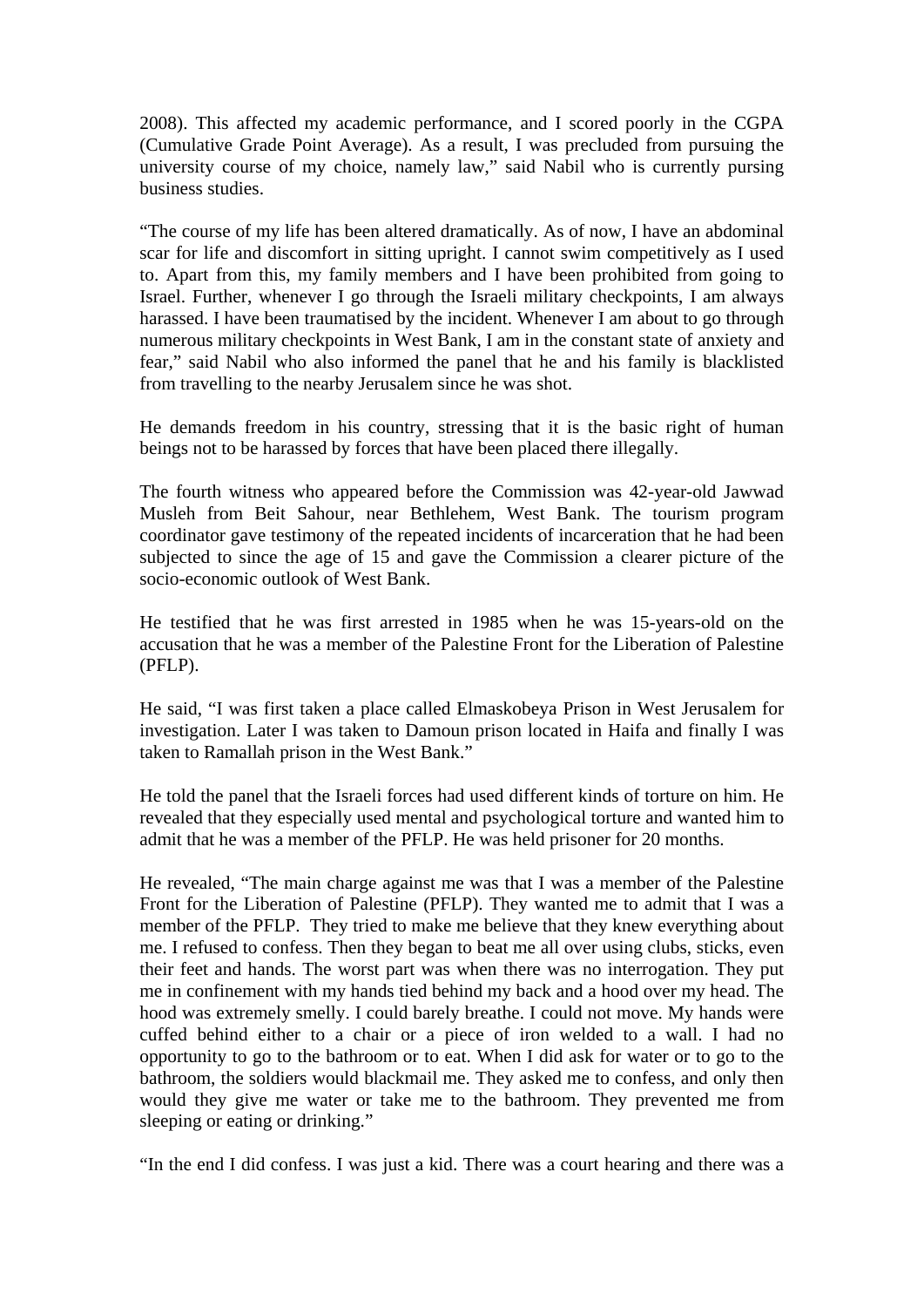lawyer representing me. However, from what I know the decision is usually made by the Israeli intelligence."

Since then, he has been arrested a total of 8 times and each time he was tortured when he was incarcerated. During each interrogation, they wanted to know about his activities and his relationship with PFLP. There were various charges against him: rioting, participating in demonstrations, illegal activities, boycotting Israeli goods and inciting others to do the same, that he was security threat and a danger to the state of Israel.

He testified, "In the last 2 detentions in 1989 and 1990, I was arrested for "administrative reasons". This is a tool the Israelis use for people who are suspected of being active in political activities but for which there is no proof. In such detentions, a person is not entitled to a hearing or lawyers to object to or challenge the detention. You are sent straight to prison. You can only object to the period of detention. The period of detention is usually 6 months. Very often the sentence is confirmed for 6 months. Only in rare cases, it may be decreased to 4 or 3 months."

He added, "These kinds of arrests are common. Before the advent of the Palestinian authority in 1994, it occurred more frequently and more people were arrested. Now there are more than 5000 prisoners in Israeli prisons."

The focus of the interrogation was always on his relationship with political parties, and they would also try to find out more about other people, as they wanted to get the names of other people active in the Palestinian cause.

He related, "Twice, I was sent to Qeziot Military Camp located in the Negev desert south of Palestine. It looks exactly like a Nazi concentration camp with watchtowers and fences. It is located in the middle of the desert and completely isolated from the world. There is no radio, television, newspapers or even visits. I had no access to my family or lawyers for 6 months each time. It was very difficult to lawyers to visit us. I only met my lawyer once each time. The situation in this military camp is horrible because I was isolated, and I had very little food, and even what I had was of poor quality.

In Qeziot, we were all housed in tents. These tents were installed on sandy ground. Each section had 10 tents. There were fences all around. In one tent, there would be 20 to 22 persons. It was very crowded. It was always dusty. Dust and sand would get into our food. We didn't have books or anything to read and write. All we got was some food and a small mattress."

"I was also held 3 times at the Dahariyeh Military Camp located south of Hebron That is also a very horrible place. The rooms were small and very, very crowded. We used to sleep with our legs over each other. There was no space to move. The rooms also very dirty. We were forced to wear prison clothes that were dirty and smelly. There was no access to any bathroom or toilet. The prison guards would bring us a barrel. All of us had to ease ourselves in the barrel openly in the room. When the barrel was full, we were allowed to take it out and empty it and bring it back. Everything used to smell bad, our mattresses and our clothes. There was no natural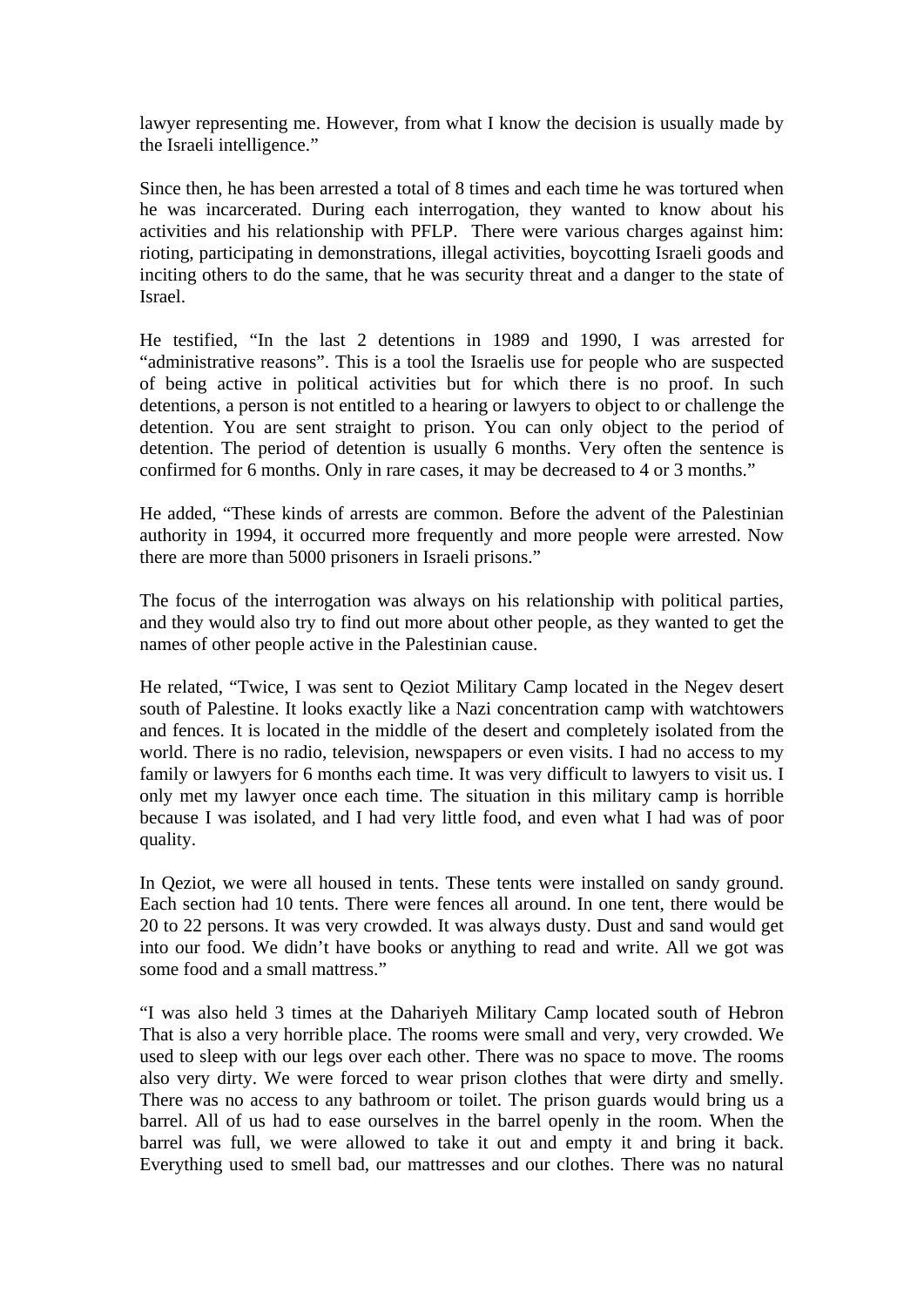light. We were not allowed to leave the room. In other prisons, prisoners are allowed 1 or 2 hours in open space. In Dahariyeh, prisoners cannot go out unless going to court or being transferred to other prisons. I was never visited by my family or lawyer."

"We were sometimes beaten by soldiers, although no interrogation was being carried out. They would count us 3 times a day. We would have to stand with our faces towards the wall. If anyone moves or talks, we were beaten hard with clubs. If anyone moved an inch or coughed or sneezed, all would be beaten."

In December 1992 while preparing for participation in a peaceful demonstration on the anniversary of PFLP, he was shot twice in the leg by the Israeli army. It damaged a sciatic nerve in his leg and caused complete impairment and paralysis of his foot.

"Being detained and spending time in prison hardened my resolve to struggle. I became more aware of the cause of the struggle, the history and later I continued being active in the cause. The Israeli forces think that they can kill our soul and patriotism by sending us to prison. However, it is there that our loyalty to our homeland is strengthened."

He added, "More and more Palestinian lands are being taken away. More and more Israeli colonies are being built on lands in the West Bank and Jerusalem. The situation is more complicated now. There are 700,000 Jewish settlers living in the West Bank and in Jerusalem. Jerusalem is being "Judaised" or "Israelised". The Israelis are taking more and more Palestinian lands and building more and more settlements around Jerusalem to make it more and more Jewish and to force Palestinians to leave Jerusalem."

On the subject of the Wall, he testifies, "When it came to building the apartheid wall, the Israelis said it is a security barrier. However, it is actually a strategy to confiscate and expropriate more land. It is not built on the border but inside the West Bank, and this has further reduced the landmass of the West Bank. So Jerusalem, which was part of the West Bank, has now been taken away and annexed to Israel by the construction of the wall."

He said, "Life for Palestinians in Jerusalem is very difficult. The strategy is to make Palestinians leave and to replace them with Jews to make a Jewish city. Now about 200,000 Palestinians live in and around East Jerusalem mainly, and this number is getting less and less by the day. Israel says that Jerusalem is its capital."

He further related, "Jerusalem is important for Muslims and Christians. For Muslims, the Dome of the Rock and the Al Aqsa mosque are very sacred places. The sacred places for Christians are the Sepulchre Church the Via Dolorosa. But both Christian and Muslim Palestinians cannot visit these places. Historically, Jerusalem has always been the centre and the heart of Palestine, economically, culturally, historically but now we are not allowed."

He said, "To move from one place to another in the West Bank, we have to pass through check points. At every checkpoint we have to show identification. There are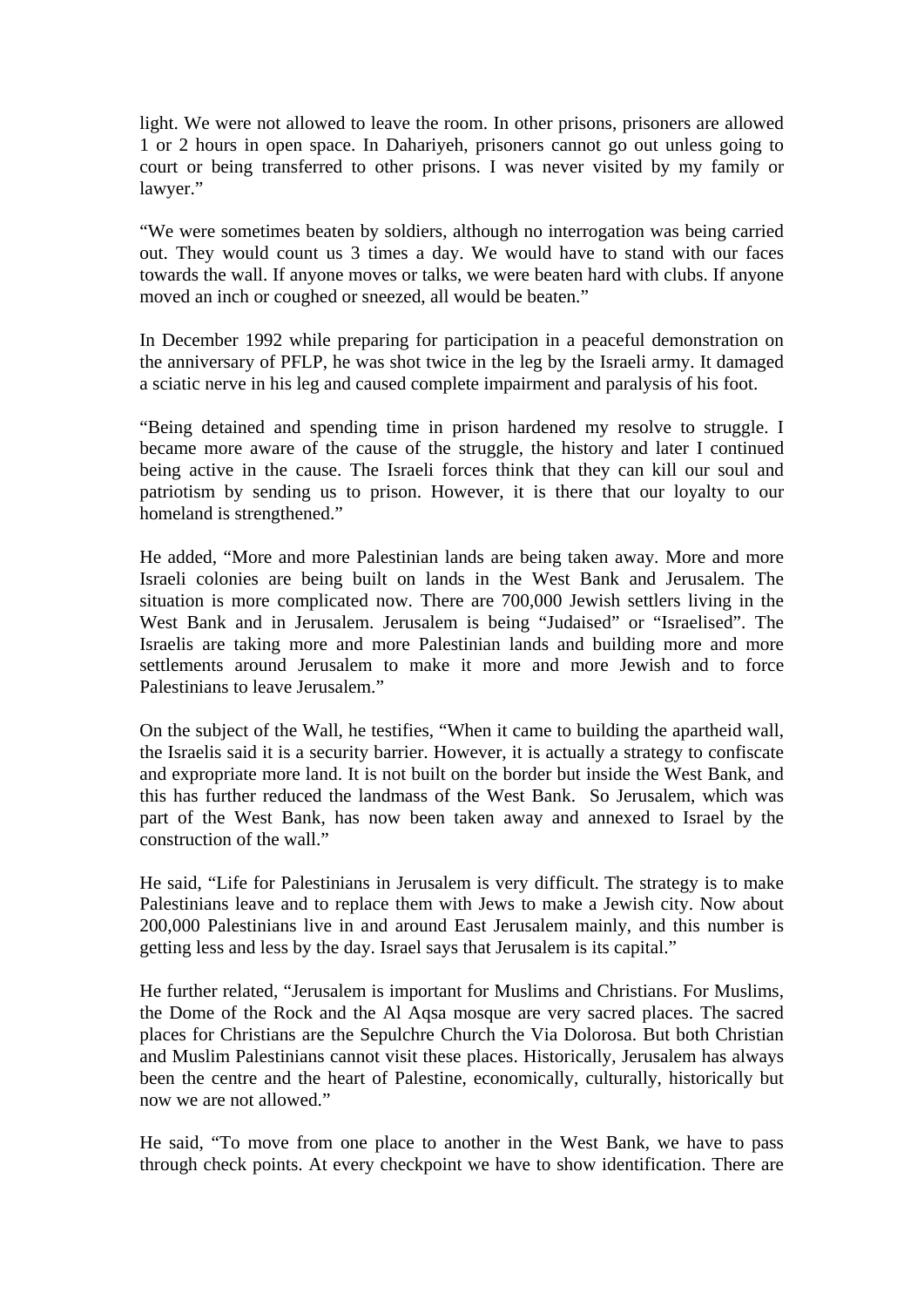at the moment 730 checkpoints and roadblocks in the West Bank. This excludes 'flying checkpoints', which the Israeli set up at any place at any time."

He related that the Israeli army control the checkpoints, some checkpoints they can pass with no problem, in some they have to submit ID, while others they have to wait for hours as they are very crowded. He revealed that a journey of one hour could take five hours. And when there is a demonstration, the checkpoints are simply shutdown.

On the issue of water supply, he revealed that Palestinians suffer from water shortages as the Israeli authorities control the control of water. "Water is supplied to the Israeli settlers at a cheaper price, and 5 times more in volume, compared to Palestinians. It is our land, but we pay more and get less water. The water supplied to Palestinians is inadequate for our daily use and causes us great hardship and suffering," he said.

He further revealed, "Many farmers depend on olive harvests. Palestine is full of olive trees. Many farmers' lands have been divided by the wall or the farms are located next to Israeli settlements or military camps. Farmers are therefore deprived of access to their lands. In some cases, they are only given permits to go to their lands during harvest in October. But because they are deprived of access throughout the year to fertilise, water and tend to their trees, the harvest is poor. In many instances, settlers have stolen olives from the farms. In other instances, settlers have burned the trees. Most of the Israeli settlements are located in higher land. Sewage water is discharged to the lower lands, where most of the Palestinians reside. This destroys the farms and trees, and damages the environment."

The 5-panel Commissioners hearing the testimonies of witnesses is headed by **Musa Ismail**, a former Magistrate, who is currently a practicing lawyer. The other Commissioners include lecturer and author **Prof Hans-Christof von Sponeck**, who was also a former UN Assistant Secretary General responsible for humanitarian operations in Iraq, Nobel peace prize nominee **Denis J. Halliday**, who worked for the UN for 34 years and was head of the UN Humanitarian Programme in Iraq, **Dr Zulaiha Ismail**, former Dean of the Centre for Graduate Studies Universiti Teknologi MARA (UiTM) and currently actively involved with NGOs specifically on the plight of the Palestinians and lastly, **Michel Chossudovsky**, a professor of economics emeritus, University of Ottawa and Director, Centre for Research on Globalisation (CRG).

The prosecution team for the commission hearing is lead by Prof Gurdial Singh Nijar, prominent law professor and author of several law publications. He is assisted by Prof Francis Boyle, Avtaran Singh and Gan Pei Fern.

The Commission will be conducting an open hearing on the complaints on 20 -21, November 2012, from 8.30 – 5.00 pm at the Dewan Tun Dr Ismail at the Putra World Trade Centre (PWTC) in Kuala Lumpur. Members of the public are cordially invited to attend the event.

ends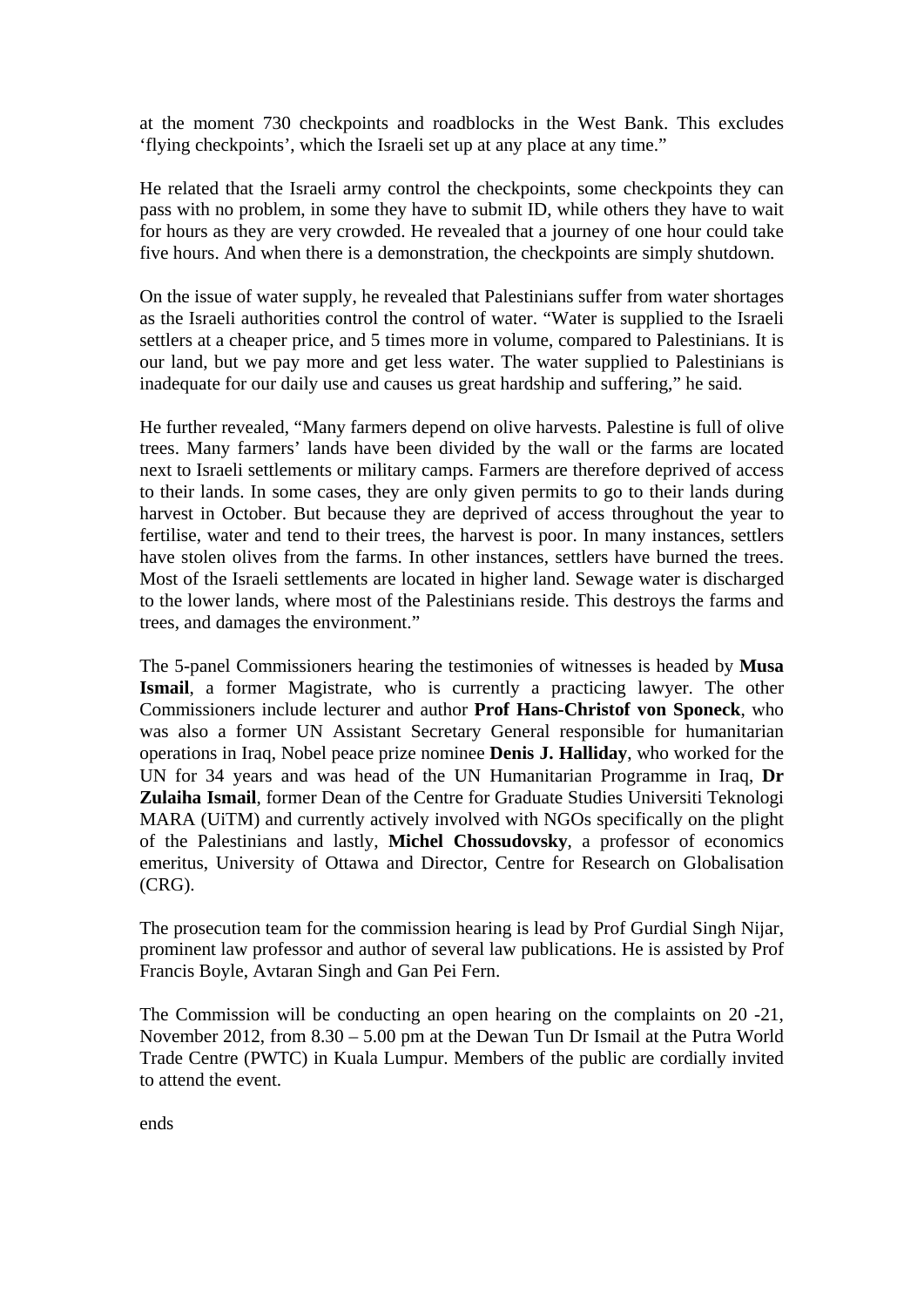For further information, please contact

Dato' Dr Yaacob Merican Secretary General of the KLWCC Secretariat Tel: +6012-227 8680

Ms Malkeet Kaur Media Representative of KLWCC malkeet@dbook.com.my Tel: +6012-3737 886

### **About Kuala Lumpur War Crimes Commission (KLWCC)**

The KLFCW established the Kuala Lumpur War Crimes Commission (The Commission), to investigate cases of war crimes that have been neglected by established institutions such as the International Criminal Court. The Commission seeks to influence world opinion on the illegality of wars and occupation undertaken by major Western powers.

The aim of The Commission is thereby to hold perpetrators of war crimes accountable for their actions especially when relevant international judicial organs fail to do so.

#### **The Commission**

The commission's function is to: i) **receive complaints** from any victim(s) of any conflict on:

(a) Crimes against peace

- (b) Crimes against humanity
- (c) Crimes of genocide
- (d) War crimes

ii) **investigate** the same and prepare a report of its findings. To further call for more evidence or where The Commission is satisfied to recommend prosecution

#### **The Legal Team**

The legal team's aim is to present the complaints of victim(s) of any conflict and to act on the recommendation of The Commission's report and to frame charges and prosecute accused person(s).

#### **The Tribunal**

The Tribunal shall adjudicate on the charges filed against the accused person(s) The applicable standard of proof shall be beyond reasonable doubt.

#### **About the Kuala Lumpur Foundation to Criminalise War (KLFCW)**

Malaysia's fourth Prime Minister Tun Dr Mahathir Mohamad founded the Kuala Lumpur Foundation to Criminalise War (KLFCW), a non-governmental organisation established under the laws of Malaysia on 12 March 2007.

The main objectives of the Foundation, as stated in its Statutes are, inter alia:

- **1.** To undertake all necessary measures and initiatives to criminalise war and energise peace;
- **2.** To provide relief, assistance and support to individuals and communities who are